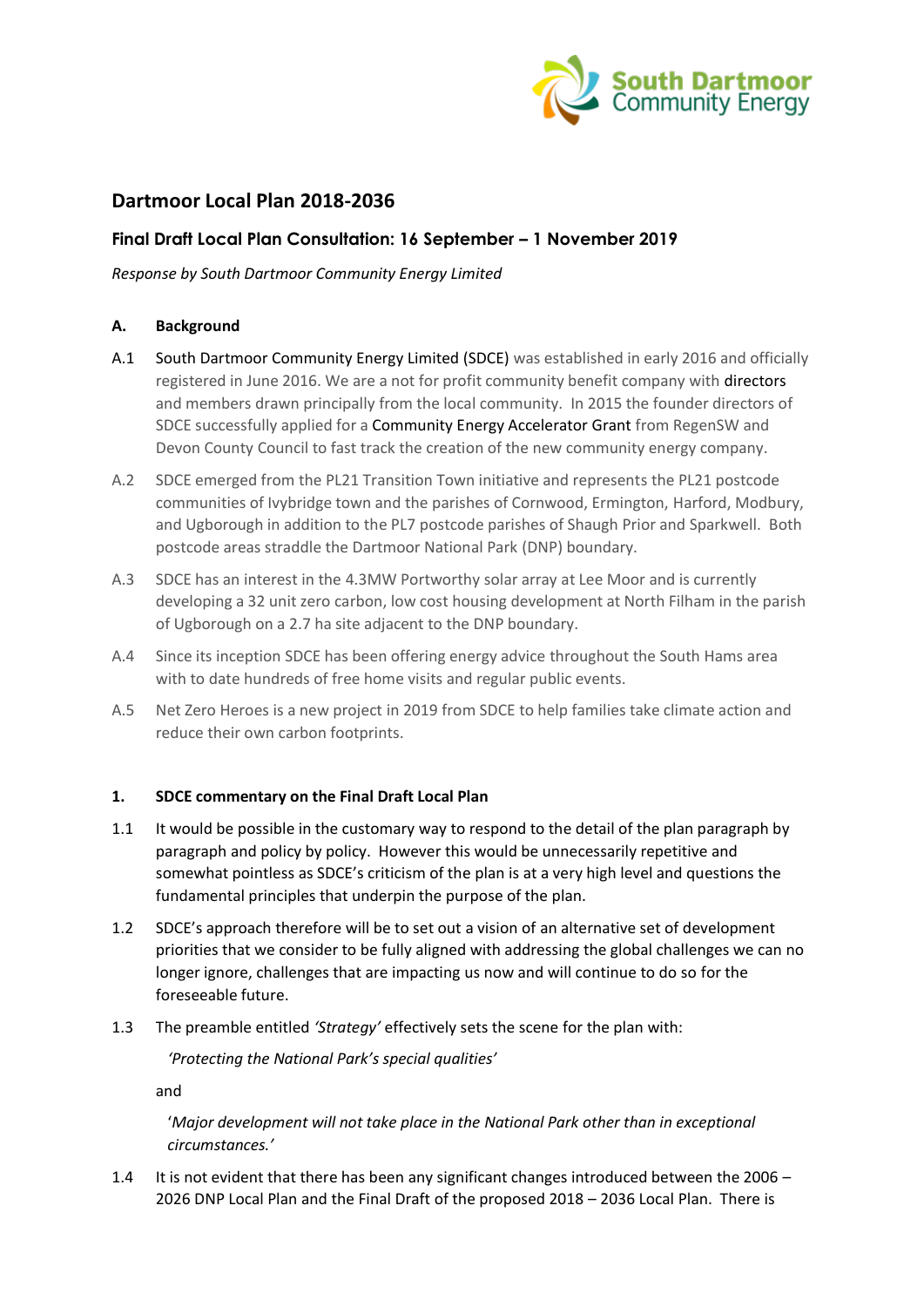

certainly no acknowledgement of either an impending Climate Emergency or Extinction Crisis in the latest draft plan.

- 1.5 The DNP Authority (DNPA) itself declared a Climate Emergency on 26 July 2019<sup>1</sup> and signed the Devon Climate Declaration<sup>2</sup> on the same day but this has not lead to any amendments to the draft plan.
- 1.6 In summary this draft plan is very much a proposal for 'business as usual'. It is designed to preserve the status quo.
- 1.7 However it is a plan that will provide the framework for development in the DNP for the next 18 years. It is widely acknowledged that a continuation of business as usual for even a few years would make The Paris Agreement of limiting global heating this century to 2°C, let alone 1.5°C, almost impossible to achieve.
- 1.8 With this in mind, and after careful examination of the plan, it would be hard for anyone to conclude that a business as usual approach is fit for purpose in the current climate.

#### **2. Climate Emergency and Extinction Crisis**

- 2.1 Addressing the global Climate Emergency, the global Extinction Crisis and alleviating fuel poverty are SDCE's top priorities. We believe that the former two are the overarching issues of our time and that we will only be able to respond adequately to these threats and achieve sustainable development if we eradicate poverty.
- 2.2 SDCE concurs with the Intergovernmental Panel on Climate Change (IPCC) that:

*"Limiting global warming to 1.5ºC would require rapid, far-reaching and unprecedented changes in all aspects of society. With clear benefits to people and natural ecosystems, limiting global warming to 1.5ºC compared to 2ºC could go hand in hand with ensuring a more sustainable and equitable society."<sup>3</sup>*

2.3 Similarly we take note of the recent WWF report which concluded that:

*"The astonishing decline in wildlife populations shown by the latest Living Planet Index – a 60% fall in just over 40 years – is a grim reminder and perhaps the ultimate indicator of the pressure we exert on the planet."<sup>4</sup>*

- 2.4 Both of these threats are well documented and the latter is considered to be of such urgency that it is soon to become the focus of a new BBC one-off programme presented by David Attenborough entitled '*Extinction: The Facts'*.
- 2.5 In summary we believe that, in order to limit the catastrophic damage that will result from a business as usual response, everything that can be done to mitigate or adapt to these threats has to be done and has to be done as quickly as possible.
- 2.6 To preserve any semblance of life as we know it for future generations will require a fundamental change of approach to something resembling a war time mobilisation with rapid decision making at all levels of government. The difference being that this will be a war with

<sup>1</sup> NPA/19/020

<sup>2</sup> DCC; 22 May 2019

<sup>3</sup> IPCC Press Release; Summary for Policymakers of IPCC Special Report on Global Warming of 1.5ºC approved by governments; 8 October 2018

<sup>4</sup> Living Planet Report 2018: Aiming higher; WWF; 2018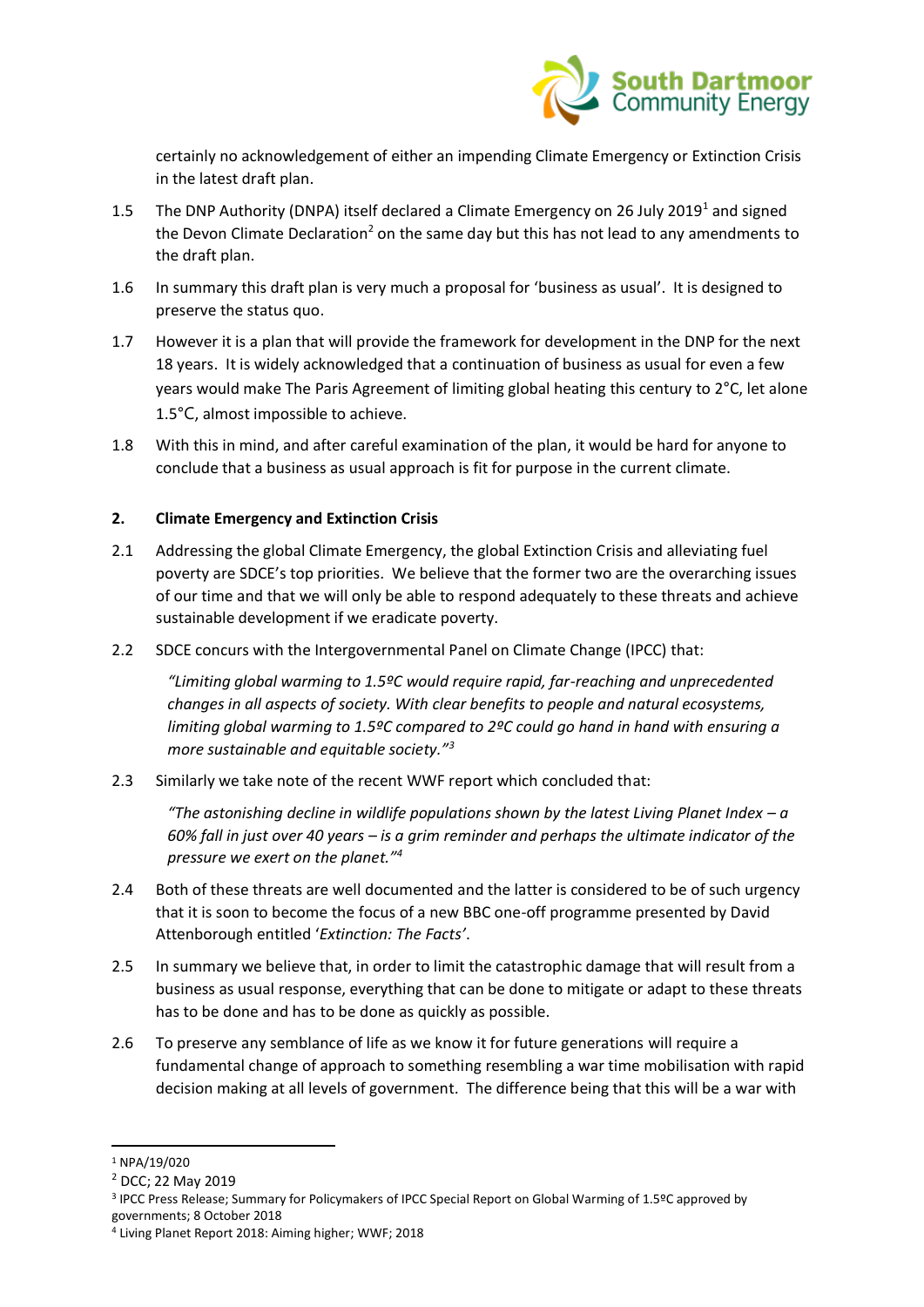

no end in sight as the outcomes of the processes that our species has set in train will continue for centuries, if not millennia, to come.

2.7 SDCE believe that in order for the UK to achieve net zero greenhouse gas emissions (GHG) by 2050 Devon, with its disproportionate share of the UK's renewable energy (RE) resources, must achieve net zero by 2030 or sooner.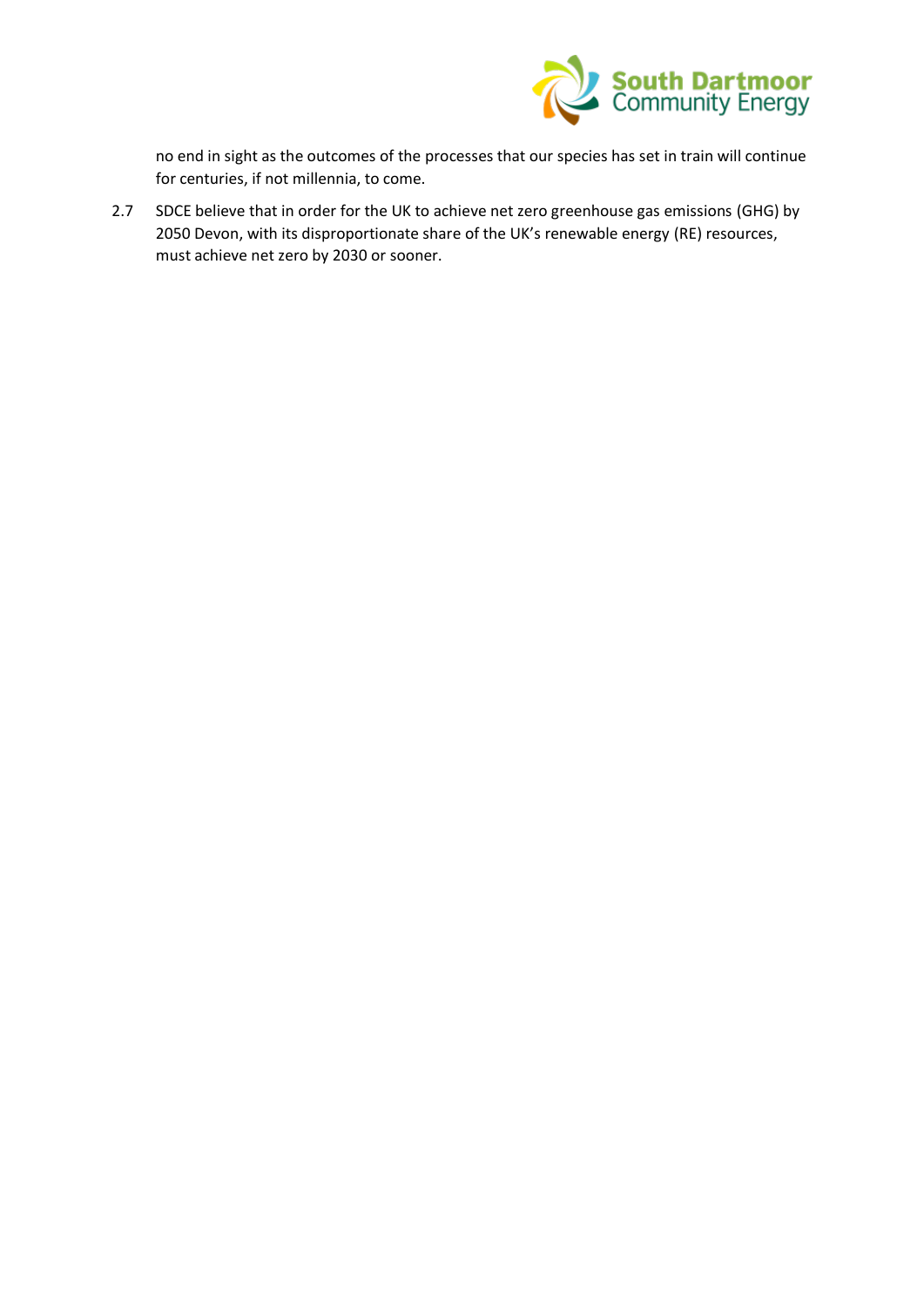

- 2.8 Mindful of the above we believe that the DNP Local Plan should aim wherever it possibly can to facilitate the following key objectives:
	- Achieving net zero  $CO<sub>2</sub>$  equivalent ( $CO<sub>2</sub>e$ ) across the entire DNP area as soon as possible by:
		- $\circ$  maximising the potential for carbon sequestration. This can only be achieved by maximising the total biomass carrying capacity.
		- $\circ$  offsetting CO<sub>2</sub> production through maximising the exploitation of RE.
	- Enabling the DNP area to contribute to its full potential in assisting Devon to achieve a target of net zero  $CO<sub>2</sub>$  by 2030 or sooner.
	- Mitigating the Extinction Crisis by optimising the biodiversity of the DNP area.

# **3. Carbon Sequestration**

- 3.1 Scientific evidence indicates that the original Holocene woodland that began to develop as the ice retreated some 11,000 years ago eventually became a closed canopy, partially kept open by grazing animals, at about 6,000BC. This woodland could accurately be described as temperate rain forest particularly in the wetter western side of the country.
- 3.2 It represented the pinnacle of biodiversity with maximal carbon carrying capacity. It was an ecosystem that we are unlikely to see again. Nevertheless it provides us with the ideal model or yardstick by which we can measure our efforts to mitigate and adapt to the threats that currently face us as a result of our past and ongoing lifestyle.
- 3.3 This climatic climax ecosystem persisted for the next two millennia. The first evidence of deforestation began about 4,000BC and gathered pace through the Bronze Age and early Iron Age when all of the current moors of southwest England were increasingly subject to agrarian settlement.
- 3.4 Settlers were attracted by the relatively thinner tree cover and lighter soils of the higher ground which made deforestation and subsequent tilling of the soil easier to achieve than in the denser forest and heavier soils of the lowlands.
- 3.5 Since then the deforestation has continued albeit at a slower pace until now, where all that is left of the original blanket forest are remnants mostly on slopes too steep to be worth clearing.
- 3.6 The current extent of the deforestation can be seen on the plan on the next page which appears in the *'State of the Park Report 2017'.*
- 3.7 This report identifies 12% of the park area as woodland. This is below the UK average of 13% but above the average for England of 10%.<sup>5</sup>
- 3.8 Actively managed forest plantations make up 56% of the woodland with 26% of the wooded area of the National Park classed as ancient semi-natural woodland, 294ha of which are '*plantations on ancient woodland sites'* (PAWS).
- 3.9 The true semi-natural ancient woodland therefore occupies less than 2,700ha of the park. This amounts to 2.83% of the DNP area.

<sup>5</sup> Woodland Statistics; Forest Research; 13 June 2019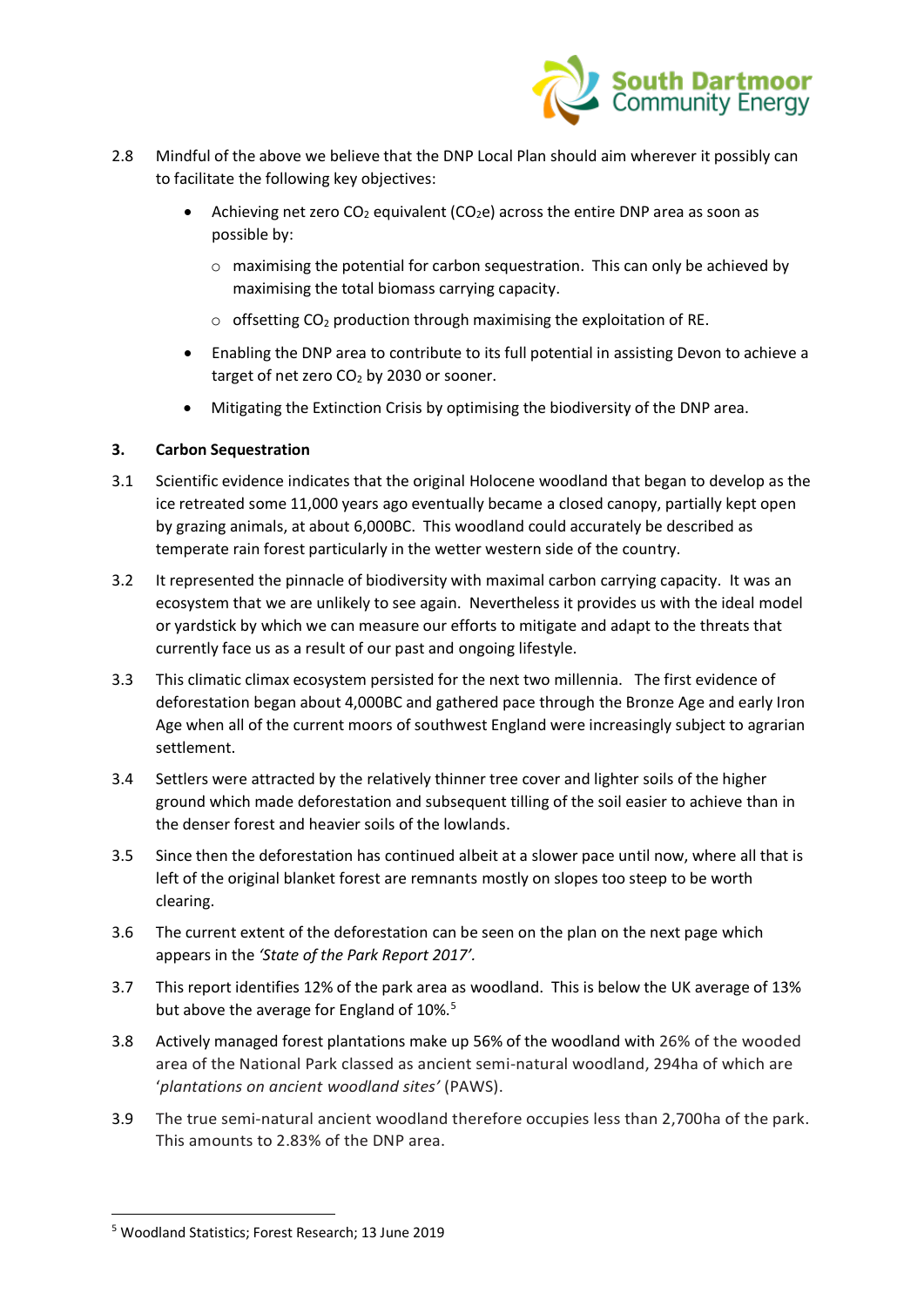

- 3.10 Section 3 moorland and woodland together occupy 83.9% of the park of which the moorland area must be, by deduction, 71.9%.
- 3.11 The State of the Park Report 2017 goes on to say

*"The conservation of the moorland is central to the National Parks fulfilment of its statutory duty to conserve and enhance the natural beauty of Dartmoor."*

- 3.12 This is the dominant theme throughout the development plan and the DNP Management Plan 2014-2019 as it has been in all previous development and management plans.
- 3.13 We believe that this theme needs to be challenged. Is it natural? It is certainly of nature in that all of the elements that make up the assemblage of flora and fauna that constitute Section 3 moorland are natural and (with the exception of the domestic livestock and the ponies) the majority are native to the British Isles.
- 3.14 However it is not the assemblage of flora and fauna that nature left to its own devices would create ie. the climax ecosystem that existed within the DNP area 8,000 years ago prior to the commencement of human pastoral activity, effectively temperate rain forest.



Figure 12 Ancient woodland within Dartmoor National Park

3.15 The moorland of today is a highly managed artifice. It is not a wild landscape it is completely tamed by the hand of man. Swaling is the term that describes the controlled burning of the moorland during the winter months. Apparently the following

*"Overgrown vegetation on open moorland restricts public access and, during the warmer months, presents a significant risk of wild fires…."*

is part of the justification. But actually it is to prevent the return of the natural succession which, if left unhindered, would eventually restore the rainforest.

3.16 The burning is supported, in fact largely undertaken, by the farmers and commoners to enhance the quality of the grazing for their livestock.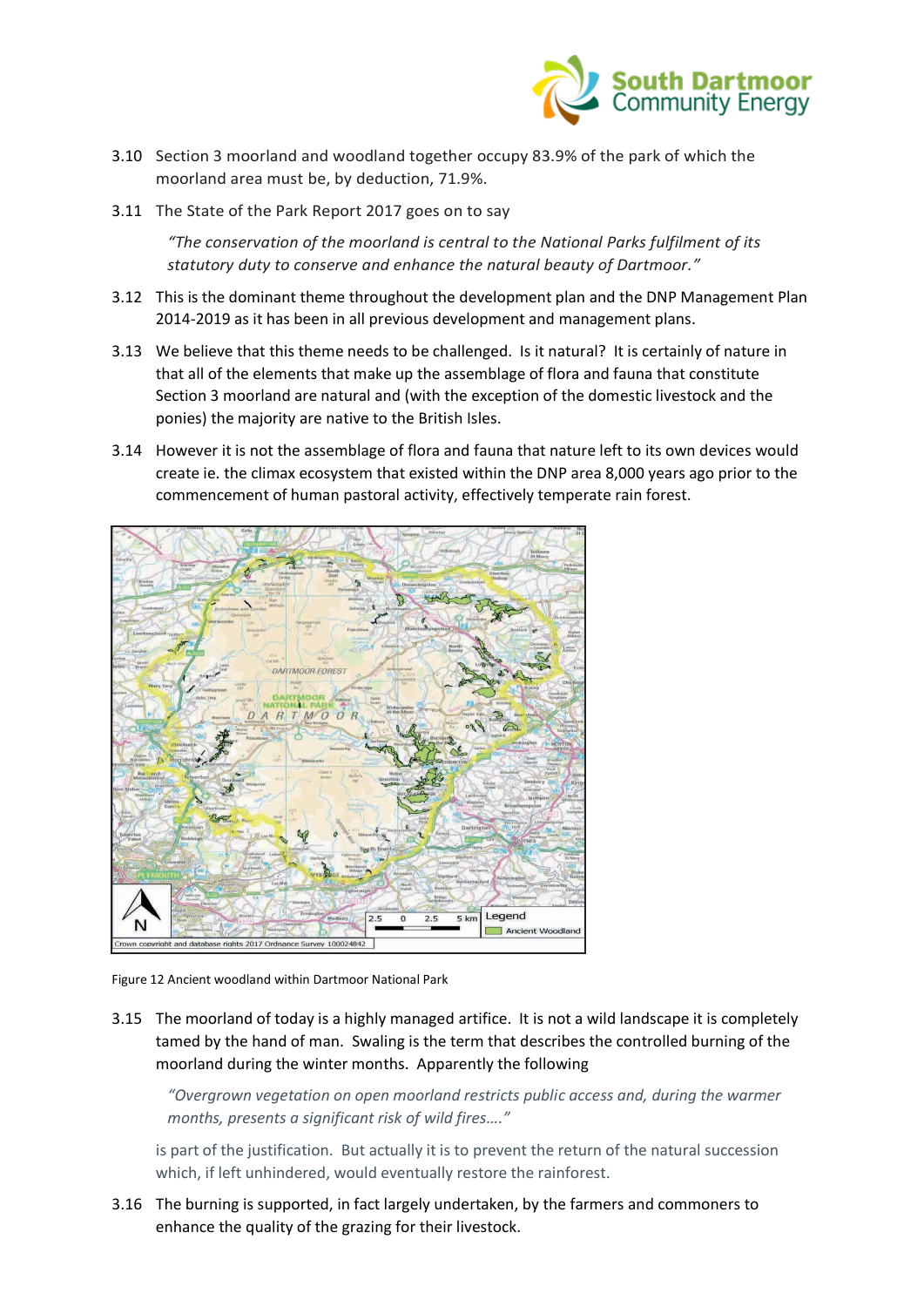

- 3.17 It is also supported by the DNPA, through the Ranger Service, as it maintains the moorland landscape with its long distance views that tops the list of the '*Special Qualities'* of the national park.
- 3.18 Ironically when we see similar activity occurring in other parts of the world we react with horror and revulsion. Such is the prevailing attitude of the British media and the public to the recent increase in the destruction of the Amazon forest under the policies of the Bolsonaro regime in Brazil.
- 3.19 Clearly the encouragement of unregulated mining and the impact on indigenous tribes are significant differences between the activities in Amazonia and Dartmoor. But, whether it is forest burning for agriculture in Brazil or moorland burning for agriculture on Dartmoor, the purpose is to deforest the landscape and the result is that large quantities of  $CO<sub>2</sub>$  are released into the atmosphere.
- 3.20 How would we react to seeing a future map of the former Amazon rainforest area which depicted a situation parallel to the current Dartmoor map with only 2.83% of the tropical rainforest left unfelled?
- 3.21 It is SDCE's view that the DNPA's priorities need to change and that these changes should be reflected in the Development Plan.
- 3.22 It is no longer justifiable to place landscape at the top of the priority list. As we have indicated above the open, uninterrupted, long distance views from the moorland within the park come with a cost. That cost is that if this continues this area will play no part in addressing the Climate Emergency or the Extinction Crisis.
- 3.23 Maintaining the status quo will mean that the current carbon carrying capacity of the area will remain static as any new growth will be removed and released back to the atmosphere by the regular cycle of burning.
- 3.24 It does not have to be like this. The moorland area has the potential to lock up significantly more carbon than it currently does. Left alone this is precisely what it would do.
- 3.25 The management plan contains the following:

*"Carbon and Energy – Dartmoor is an exemplar of carbon reduction and climate change adaptation through carbon storage, energy efficiency, decarbonising products, and the production of renewable energy and heat."*

We understand that DNPA is probably referring here to its own in-house policy to decarbonise and we commend it for its efforts to date which have resulted in a reduction of more than 40% since 2010. But, bearing in mind what we have pointed out in the paragraphs above and will go on to expand in the paragraphs following, we cannot accept that applying this to the wider *'Dartmoor'* can be justified.

- 3.26 SDCE urges the DNPA to fundamentally change its priorities. Landscape, in other words the preservation of the deforested hillsides, should be deprioritised and replaced by policies that encourage and facilitate the regeneration of the natural woodland.
- 3.27 We note what the plan says on page 6 that the plan cannot

*"control things which are not 'development', such as vegetation cover or land management"*

but there is still a policy referring specifically this subject.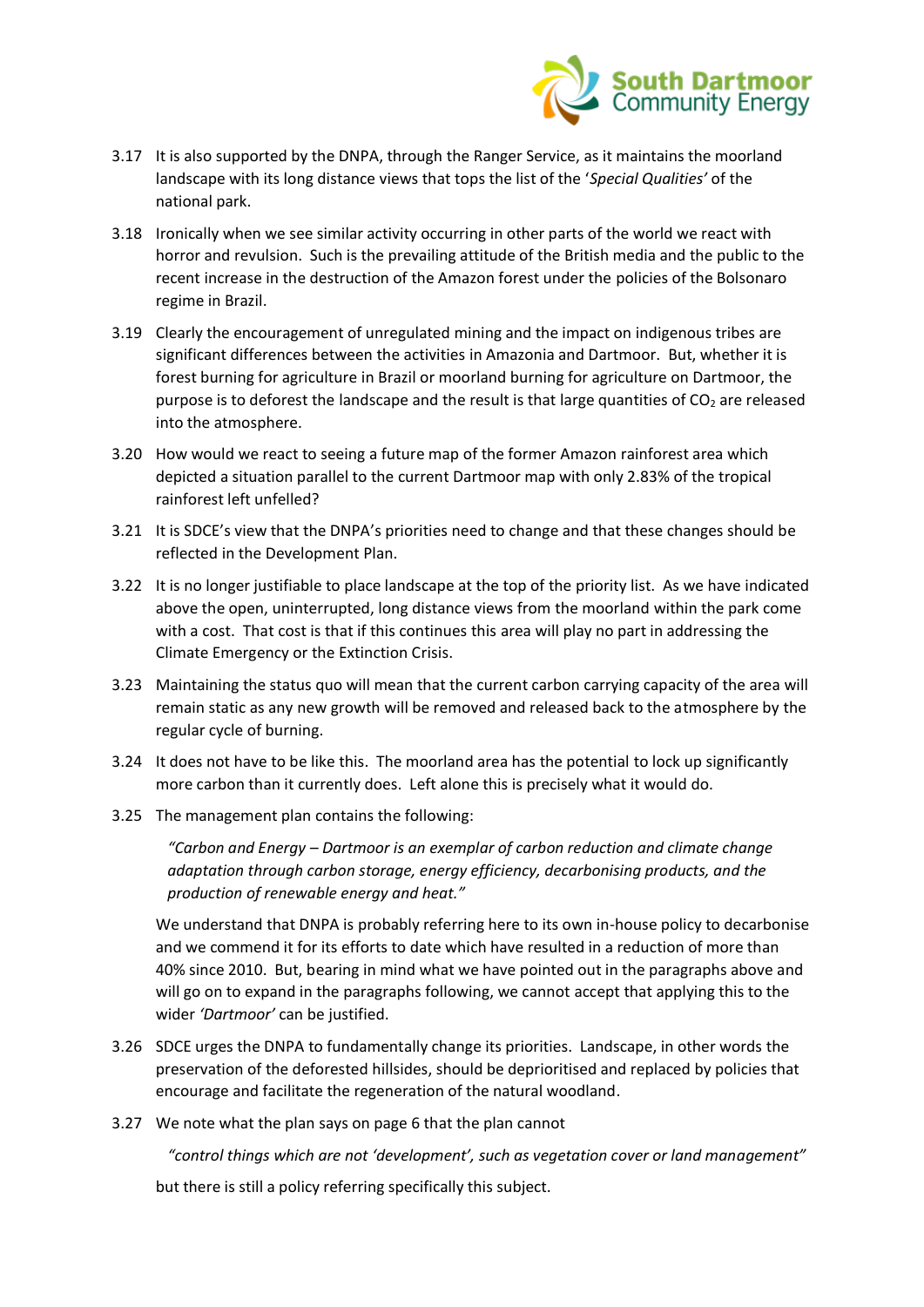

- 3.28 **Strategic Policy 2.4(2) Conserving and enhancing Dartmoor's moorland heathland and woodland** aims to control development within areas of conservation importance. SDCE agrees with the principle of controlling development in these areas. But either this policy or new policies need to be developed to facilitate the transition to a more natural ecosystem in these conservation areas that is capable of maximising the biomass carrying capacity and hence carbon sequestration.
- 3.29 We believe that the ratio between moorland and woodland should be reversed as a matter of priority. Rather than 72% of the DNP being open heath and moorland we should aim for 72% woodland.
- 3.30 All that needs to happen is to stop the burning and the forest will rapidly return through the natural process of succession.
- 3.31 This would undoubtedly affect the grazing by reducing the available grass and conversely the presence of livestock will reduce the rate of woodland regeneration. However, such a reduction in livestock numbers is broadly in step with the current trend of reduced red meat consumption.
- 3.32 Young regrowth forest can lock up 6 tonnes of carbon per hectare per year. 72% of the park amounts to 68,700 ha<sup>6</sup>. Which means that reafforesting the moorland area of the park could sequester 412,000 extra tonnes of carbon per year.
- 3.33 To put this into context it is estimated by the Committee on Climate Change<sup>7</sup> (CCC) in its 2018 Progress Report to Parliament that in the UK the average GHG emissions are 8 tCO<sub>2</sub>e/person/annum if measured on a *production* basis or 13 tCO<sub>2</sub>e/person/annum if measured on a *consumption<sup>8</sup>* basis.
- 3.34 Therefore the 33,000 population of the DNP area will each year produce 264,000 tCO<sub>2</sub>e on a production basis or 429,000 tCO<sub>2</sub>e on a consumption basis.
- 3.35 One could therefore argue that this change of policy would just about allow the DNP area to become carbon neutral in terms of the resident population.
- 3.36 However this would not offset the  $CO<sub>2</sub>$  production by the 2 million day visitors<sup>9</sup> to the park each year. Nor will it allow Dartmoor to make any nett contribution to the overall Devon County  $CO<sub>2</sub>$  sequestration.
- 3.37 Further policy changes would be needed to offset the atmospheric carbon generated by visitors or for the DNP to contribute to the county or national effort to achieve zero carbon.

#### **4. Renewable Energy**

4.1 There has been much in the news recently about climate emergency declarations. But there has been little or no guidance on the actions required to address the Climate Emergency.

 $6$  DNP area is 954 km<sup>2</sup>

 $<sup>7</sup>$  The CCC is a statutory body set up under the 2008 Climate Change Act whose purpose is to advise the UK Government</sup> and Devolved Administrations on emissions targets and report to Parliament on progress made in reducing greenhouse gas emissions and preparing for climate change

 $8$  Production basis is the CO<sub>2</sub> produced within the UK, consumption includes the net CO<sub>2</sub> produced by goods imported into UK less those exported.

<sup>9</sup> Dartmoor Economic Profile; March 2016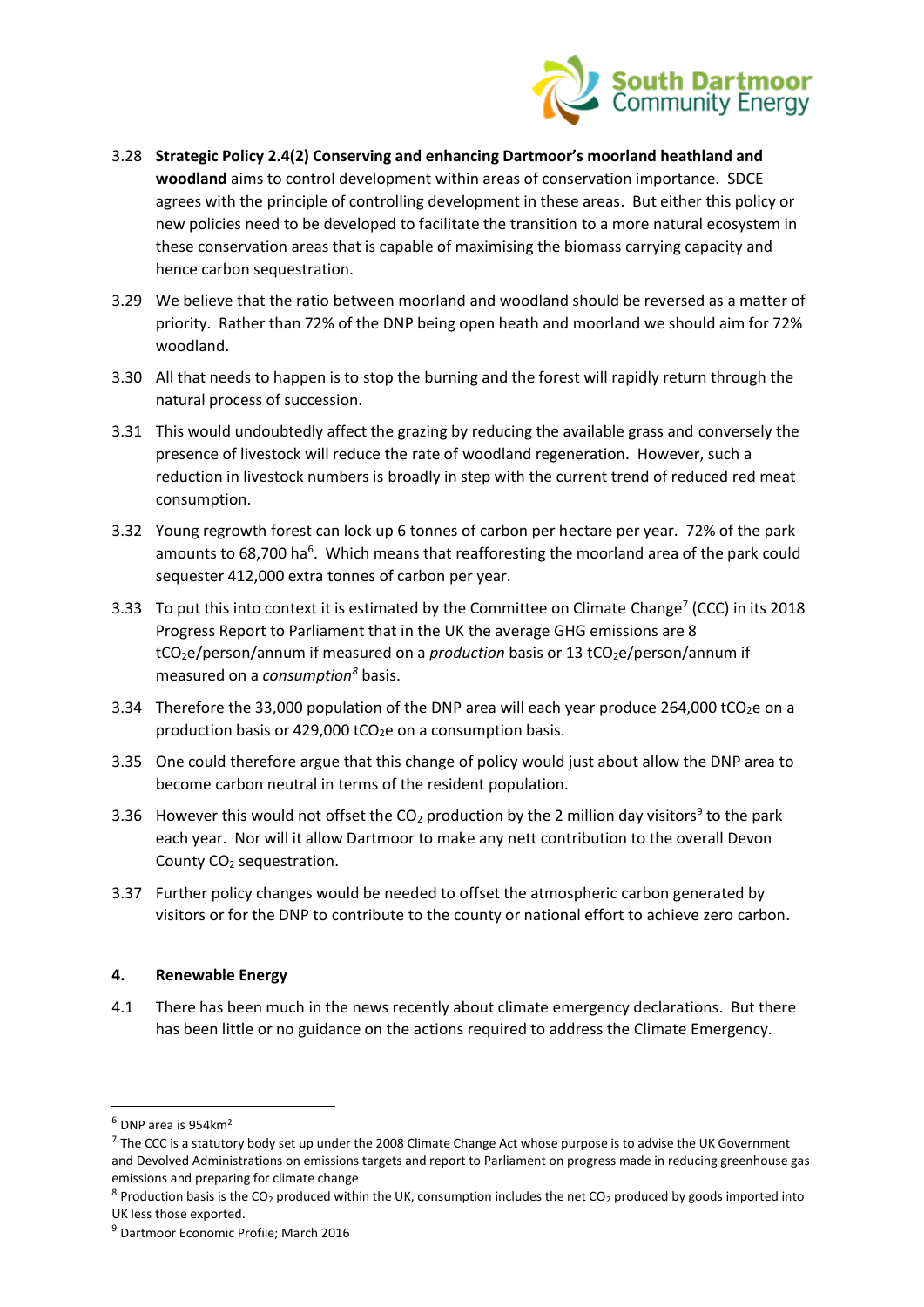

4.2 DNP points to this in its own climate emergency declaration

*"There is no precise definition of what constitutes action to meet a climate emergency but the purpose is to put climate (and environment) at the centre of policy and practice."*

4.3 To paraphrase UN Secretary-General António Guterres in his press briefing before the September 2019 Climate Summit

*"Beautiful speeches (or words) are not enough."*

They need to be translated into action.

4.4 The draft local plan uses the term

*"…..reduce/minimise impact on climate change…"*

17 times, but nowhere does it mention any policies or actions that would significantly contribute to reducing climate heating.

- 4.5 Up to date information on the installed RE within the DNP does not seem to be available. The 2017 State of the Park document has some information on 2015 data $^{10}$  where it appears that 9.1MW were in situ by the end of that year.
- 4.6 This consisted of a little over 6MW of PV, 1MW of biomass and a further 1MW consisting of a combination of hydro, wind and solar thermal in order of their relative contributions. There is another megawatt of air source and ground source heat pumps included. However these are not necessarily renewable and can only be counted if the electricity that powers them comes from an accredited renewable source.
- 4.7 So 8MW 9MW of installed RE capacity at the end of 2015 perhaps a little more has been added since then, although this is not very likely as government incentives all but disappeared after the 2015 general election.
- 4.8 But what is the potential RE capacity of the DNP area?
- 4.9 The perhaps inconvenient but totally inescapable truth is that it is very large indeed.
- 4.10 The 72% of DNP that is open heath and moorland is by a huge margin the outstanding unexploited wind energy resource area in southern England.
- 4.11 It would have a theoretical carrying capacity of approximately 2.5 gigawatts (GW) of wind generators.<sup>11</sup> However siting constraints would probably limit the potential installed capacity to nearer 2GW.
- 4.12 There are compelling reasons for exploiting the Dartmoor wind energy resource in response to the Climate Emergency. Almost at the top of that list is the fact that virtually no one lives above the 300m altitude contour on the high moors where the wind turbines could be located.
- 4.13 In England, south of the Pennines, there is no alternative site where so many wind turbines could be installed without any significantly adverse impact on residential properties.
- 4.14 In terms of wind speeds, the wind resource, due to the mean altitude of the moorland, is again comparable to the very best sites in England south of the Pennines.

<sup>10</sup> Page 47 to 48

 $11$  At a packing density of 3.6MW/km<sup>2</sup>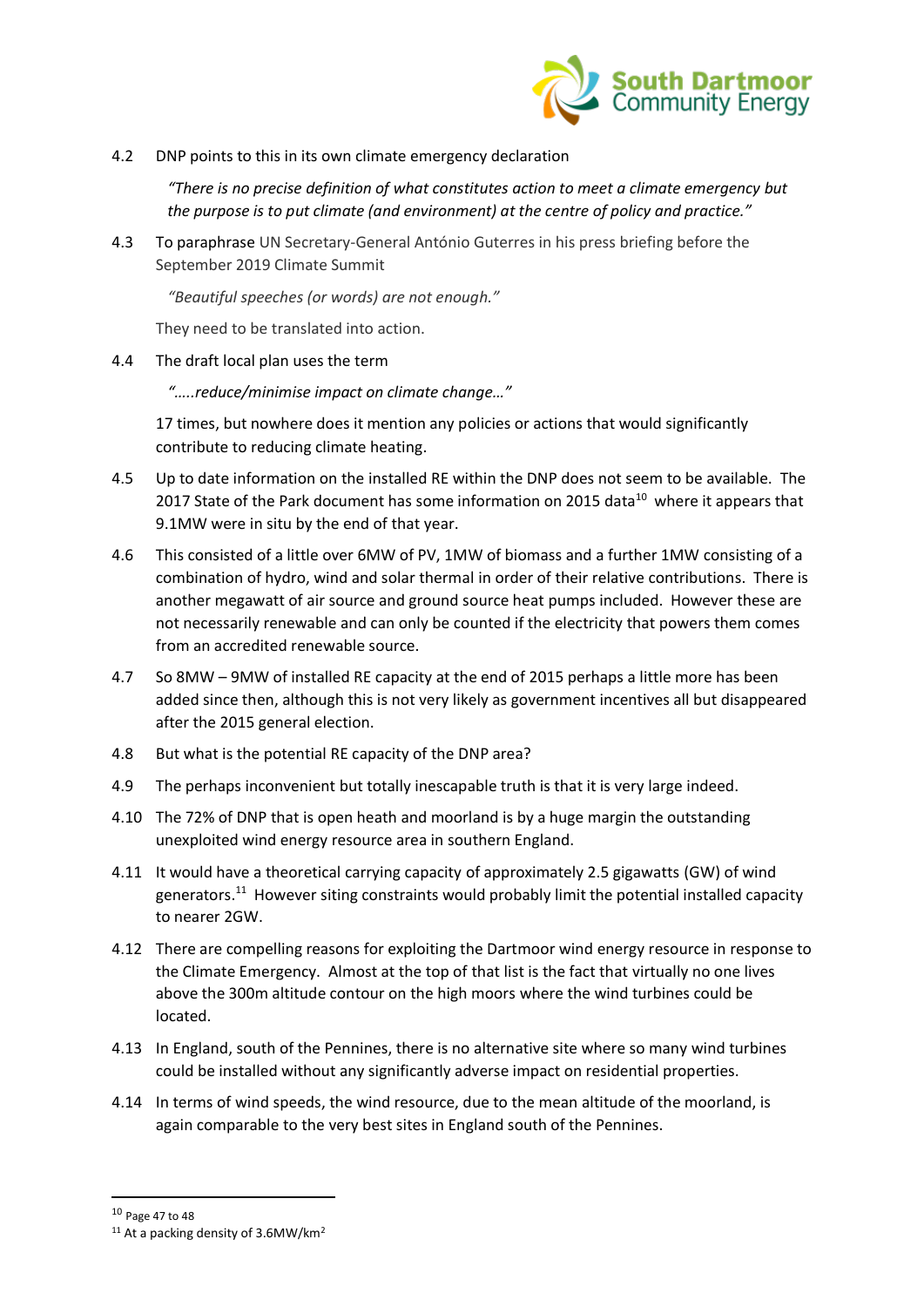

- 4.15 Furthermore the installation of wind turbines would not preclude the reafforestation of the moorland described above. It would take many years, if ever, for the trees to reach sufficient height to have any effect on the output or operations of the latest onshore wind turbines.
- 4.16 In terms of the socio economic benefits the rent paid to the landowners and commoners could offset any loss of earnings from the reduced grazing caused by the reafforestation of the area.
- 4.17 In addition 2GW of wind turbines would contribute:
	- 3,800 jobs across the UK and  $£243m$  of gross value added  $(GVA)^{12}$
	- 2,000 jobs across the southwest and £139m of GVA
	- 490 jobs in the DNP and environs area and £37m of GVA
- 4.18 This 2GW of wind power would be more than enough to replace the combined cycle gas fired power station (CCGT) at Langage located less than 4 km outside the park's south west boundary. This will need to happen for Devon to go carbon neutral.
- 4.19 In practice 2GW of wind power on Dartmoor could generate 6.13TWh/annum<sup>13</sup> of clean, green electricity compared with Langage's 3.76TWh and it would offset the production of almost 3 million tonnes of  $CO<sub>2</sub>$  per year from fossil fuelled power stations like Langage.
- 4.20 The Langage CCGT currently supplies enough electricity each year to supply 1m average UK households. If 2GW of wind power were installed in the DNP it would supply over 1.6m average households.
- 4.21 The rest of the DNP area, the 28% that is not moorland, would also have potential for smaller scale wind developments and, in addition, considerable potential for medium to large scale PV developments.
- 4.22 Clearly under the current draft plan none of this is possible. **Policy 6.6 (2) states:**

#### *"3. Large scale renewable energy development will not be approved"*

4.23 SDCE fails to see how a policy that sterilises the best renewable energy resource area in the south of England meets the requirement under the DNPA's own Climate Emergency Declaration to

*"…..put climate (and environment) at the centre of policy and practice."*

let alone meet the IPCC's requirement for

- "……..*rapid, far-reaching and unprecedented changes in all aspects of society."*
- 4.24 The inescapable conclusion, no matter how inconvenient it may seem, is that the DNPA cannot have been serious when they declared a Climate Emergency as they clearly had no intention of taking any significant action to address it.

# **5. DNP's contribution to Devon and wider UK targets**

5.1 Dartmoor covers an area of 954km<sup>2</sup> within the county of Devon which itself has an area of 6,707 $km^2$ . Dartmoor therefore occupies a little over 14% of the county.

<sup>&</sup>lt;sup>12</sup> Onshore wind - direct and wider economics impacts; Report by BiGGAR Economics for DECC and Renewable UK; May 2012

<sup>13</sup> At 35% capacity factor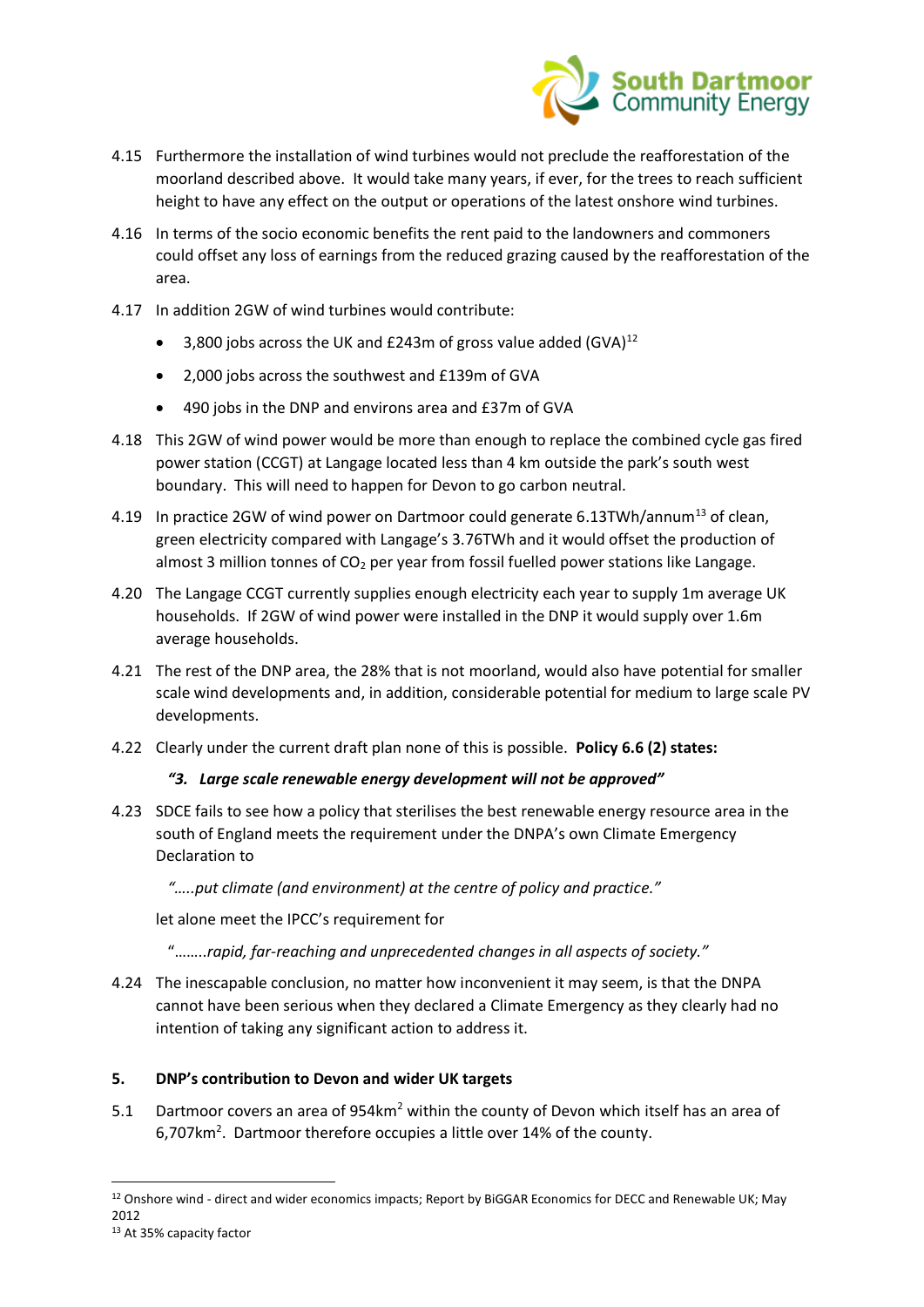

- 5.2 The population of the entire county of Devon (including Plymouth and Torbay) is 1.16m people. Referring back to the calculations in paragraphs 3.33 and 3.34 above, they will therefore be responsible for 9.28 million  $tCO_2e/annum$  on a production basis or 15.08 million  $tCO<sub>2</sub>e/annum$  on a consumption basis.
- 5.3 At 6t/ha it would take between 1.5 and 2.5 million hectares or 15,000 to 25,000 km<sup>2</sup> of reafforested land to sequester this amount of  $CO<sub>2</sub>$  on an annual basis. This equates to between 225% and 375% of the total landmass of the county.
- 5.4 So, unlike Dartmoor, Devon cannot become carbon neutral through reafforestation alone. It could make a contribution, but clearly other measures will have to make up the lion's share for the county to meet a carbon neutral target.
- 5.5 Ensuring that new housing achieves passivhaus standard and retrofitting the existing housing stock could reduce the requirement for heat energy within the domestic sector but progress in this area will be slow without radical policy shift and incentivisation.
- 5.6 Reducing emissions from transport, which is the most carbon intensive sector of the economy, might prove easier to achieve. But extensive switching to battery powered vehicles could double the amount of electricity generation required in the UK compared to today.
- 5.7 There is further potential to develop medium to large scale PV within the county, although it is currently constrained by a lack of spare capacity on the local WPD electricity distribution network. This is due to the amount of PV that has already been installed or has booked capacity.
- 5.8 For Devon, as for Dartmoor, wind power is the major RE resource. Of which Exmoor is the outstanding example of hitherto unexploited wind resource for all of the same reasons outlined for Dartmoor in the previous section.
- 5.9 The area of Exmoor is 692.8km<sup>2</sup>, of which 29% or 201km<sup>2</sup> is in Devon. However from a wind resource viewpoint, this part of the moor is the prime resource area being of generally higher altitude and close to the sea on the windward side of the park.
- 5.10 Although of somewhat lower altitude the wind power density is likely to be very similar to the DNP moorland. Similarly some 70% of the area could reasonably be developed for wind power.
- 5.11 Applying the same criteria as above for Dartmoor would suggest a theoretical wind power carrying capacity of a little over 500MW of which perhaps 400MW could be developed after allowing for site constraints.
- 5.12 Apart from the moors of Dartmoor and Exmoor there are no other extensive areas within the county that are devoid of residential development. Clearly if development restrictions were eased within the national parks then similar measures would apply to the AONBs which would enable further development.
- 5.13 The prime wind resource areas would be the coastal locations to the west of Exmoor, west of Bideford to the North Cornwall border, including Hartland and, to a lesser extent, parts of the South Hams.
- 5.14 Other sites, further from the coast and therefore with lower wind speeds could be found on the mid-Devon moors and to the west and north of Dartmoor. But wind development in all of these areas outside the national parks will be constrained by proximity to residential property.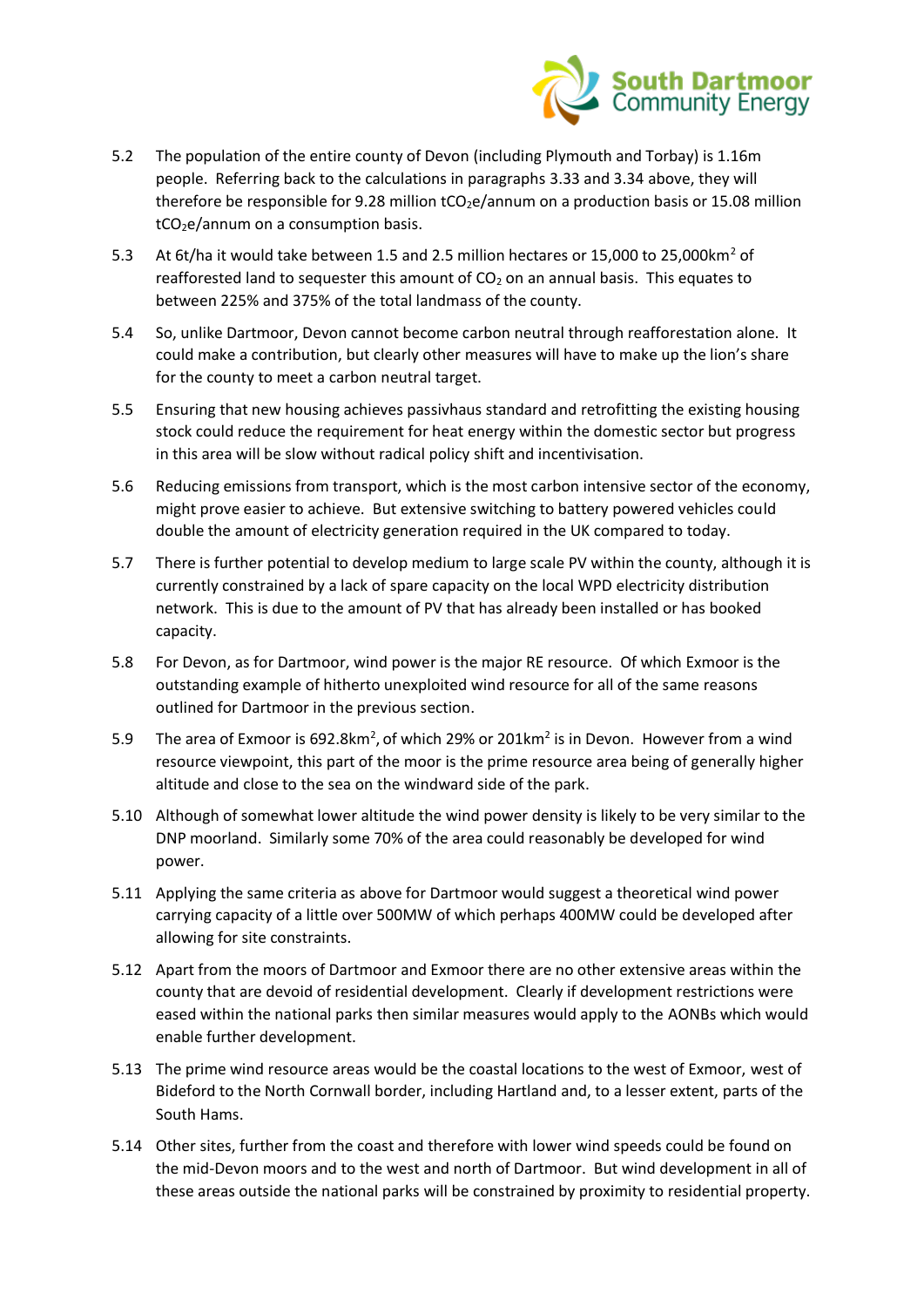

- 5.15 Nevertheless there is undoubtedly the potential for another 600MW to 900MW of wind power to be installed in these areas outside the national parks. Firming up on a more precise estimate would require detailed assessment of siting constraints over a significant proportion of the county.
- 5.16 In conclusion Devon, by virtue of its location in the exposed southwest of England, is well endowed with wind energy resource and approximately 60% to 70% of that resource is located on the moorland of Dartmoor.
- 5.17 What will be required for Devon to go carbon neutral? As shown above it would require between two and four times the landmass of the county devoted entirely to forestry to achieve it by carbon sequestration.
- 5.18 What would it take for Devon to go zero carbon by deploying wind power alone?
- 5.19 A simplistic calculation based on the 8 and 13 tonnes per person per year used by the CCC and on the assumption that all new wind power would displace electricity produced gas fired power stations, which in turn produce 487g CO<sub>2</sub>/kWh of electricity generated,<sup>14</sup> would be 20TWh/annum and 31TWh/annum respectively.
- 5.20 In paragraph 4.19 above we saw that 2,000MW of wind turbines on Dartmoor could produce 6.13TWh/annum. Even if the rest of Devon including Exmoor could produce the same again, which is unlikely, there would still be a very significant shortfall in meeting even the lower 20TWh/annum figure.
- 5.21 The inescapable conclusion from the above is that, even if all of the potential of Dartmoor and Exmoor to sequester carbon and to produce clean electricity is developed and exploited, and similar efforts are made throughout the county of Devon, as well as making homes and workplaces more energy efficient, it will still be touch and go as to whether Devon can achieve its zero carbon target by relying upon its own in-county resources. Without the exploitation of the Dartmoor or Exmoor wind resources it will be an impossible task.
- 5.22 We at SDCE hope that this goes some way towards informing the policy vacuum that surrounds appropriate responses to the Climate Emergency, particularly with reference to the

*"There is no precise definition of what constitutes action to meet a climate emergency…."*

line in the DNP Climate Emergency Declaration.

- 5.23 If this is the situation with respect to Devon then how will other counties that are more densely populated and have no significant wind energy resource achieve carbon neutrality? And how will the major cities achieve it?
- 5.24 Perhaps this is what the IPCC was referring to when they said

*"Limiting global warming to 1.5ºC would require rapid, far-reaching and unprecedented changes in all aspects of society."*

and it is certainly the logic underpinning what we said in paragraph 2.5 above

*"……..everything that can be done to mitigate or adapt to these threats has to be done and has to be done as quickly as possible."*

and also in paragraph 2.6

<sup>14</sup> RSE; Scotland's Energy Future; June 2019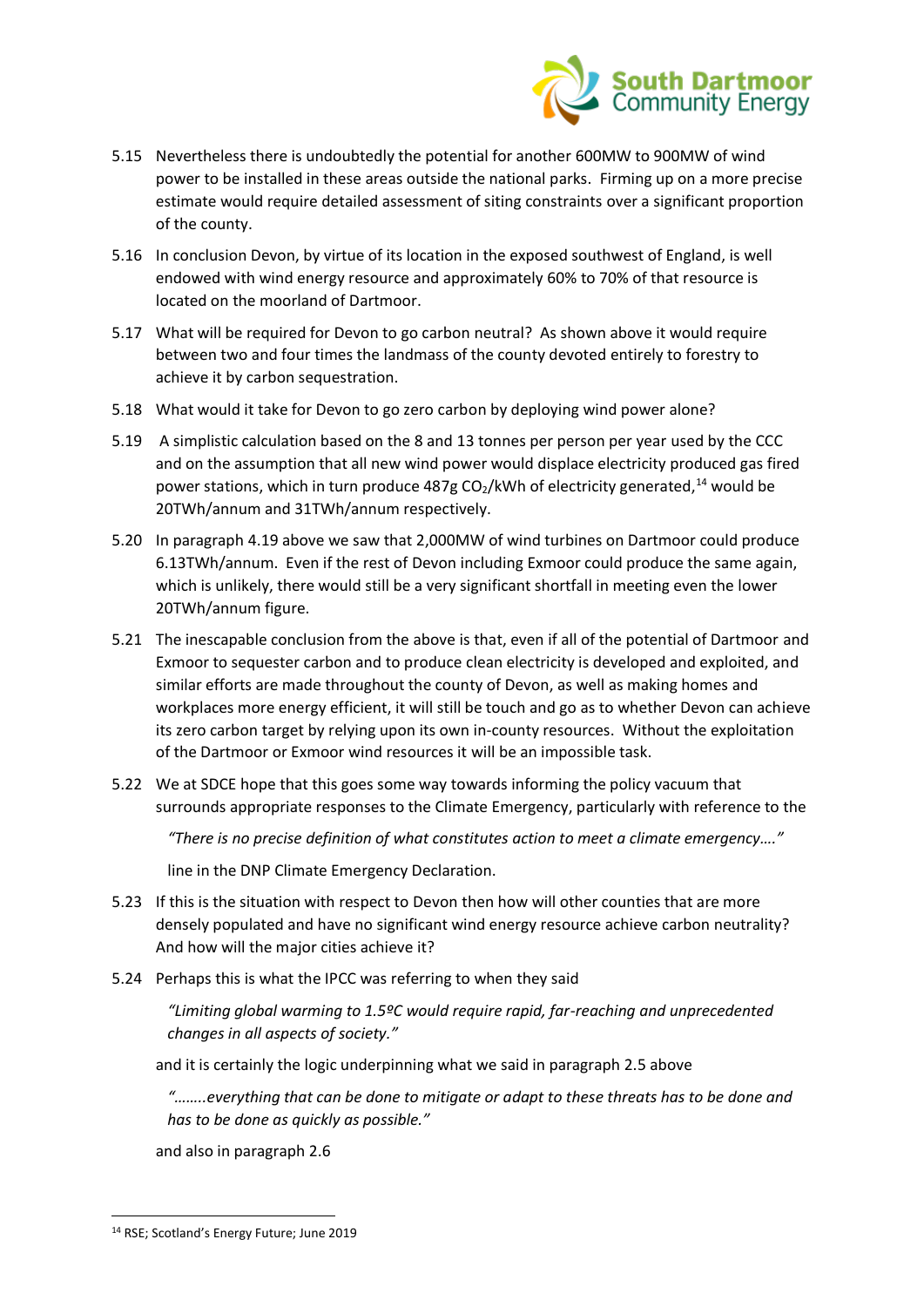

*"……..will require a fundamental change of approach to something resembling a war time mobilisation with rapid decision making at all levels of government."*

# **6. Optimise the Biodiversity**

- 6.1 The word biodiversity is used 80 times in the draft local plan and it is used 14 times in the management plan but it rarely occurs in association with references to the national park's *'special qualities'* a descriptor that is used 69 times in the draft plan.
- 6.2 It would seem that it is used mostly to justify activity that the park is already engaged in but that augmenting or increasing biodiversity, not to mention optimising it, in order to slow down or reverse the Extinction Crisis even on a local scale is apparently not seen as part of the National Park's purpose.
- 6.3 Perhaps this is why the International Union for Conservation of Nature (IUCN) which categorises national protected areas around the world puts the UK national parks not in category Ia – Strict Nature Reserves; or Ib - Wilderness Areas; or even II – National Parks but in category V – Protected Landscape/Seascape areas.
- 6.4 In the UK we do not have any large areas that are protected specifically for optimising wildlife value or biodiversity. The RSPB with their national network of reserves are probably the exemplar body but as they freely admit

*"We base our work on good analysis of the threats facing birds and the environment."*

they concentrate on birds.

- 6.5 SDCE believes that preserving and preferably enhancing and ultimately optimising biodiversity is an issue of Overriding Public Interest.
- 6.6 Insect populations worldwide are plummeting<sup>15</sup> threatening a

*"……catastrophic collapse of nature's ecosystem."*

More than 40% of insect species are declining and a third are endangered, the analysis found. The rate of extinction is eight times faster than that of mammals, birds and reptiles. The total mass of insects is falling by a precipitous 2.5% a year, according to the best data available, suggesting they could vanish within a century.

- 6.7 Insect biomass is 17 times greater than total human biomass and they form the base of so many of the food chains essential to vertebrate animals, ourselves included.
- 6.8 SDCE would like to pose the question If it is not our National Parks that have the responsibility for conserving and enhancing Britain's biodiversity, then who should be doing it? And if the answer is no one then we believe that is an act of gross dereliction of the duty of care on the part of our nation.

<sup>15</sup> Worldwide decline of the entomofauna: A review of its drivers; Sanchez-Bayo; Nature Conservation; April 2019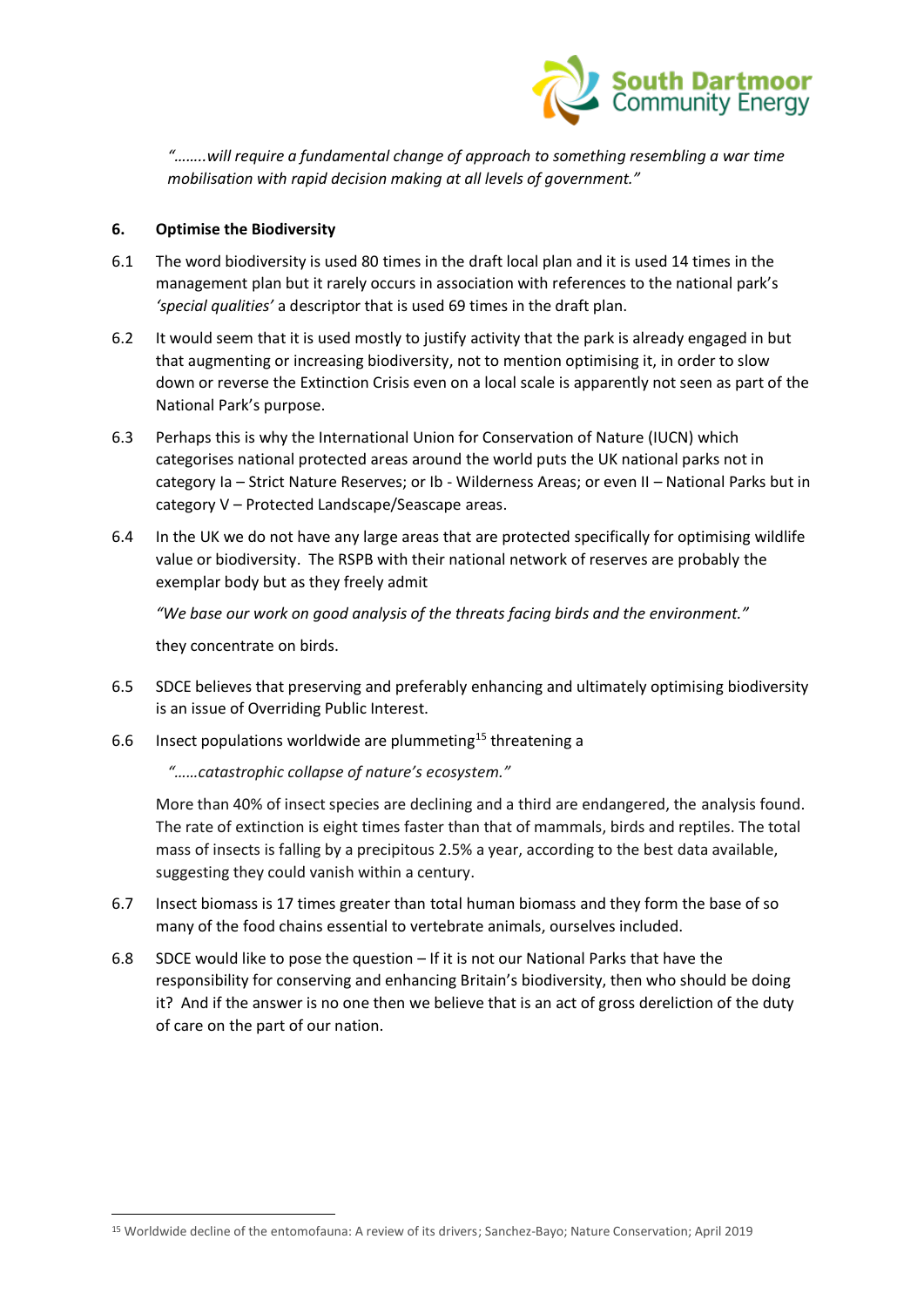

# **7. Sustainability**

7.1 The word *'sustainable'* appears 99 times in the draft plan and paragraph 1.3.1 outlines the customary test

*"Sustainable development is defined as meeting the needs of the present without compromising the ability of future generations to meet their own needs."*

SDCE can also help with the citation (which is missing from the draft plan) for this test. It comes from the Brundtland Report – *Our Common Future*; 1987.

- 7.2 However we know a great deal more now than we knew in 1987 when the IPCC had not yet been established. And knowing what we now know it is hard to see how the development plan, as currently drafted, would meet the sustainability test.
- 7.3 SDCE fails to understand how policies that deny access to the largest renewable energy resource in the south of England cannot be said to compromise the ability of future generations to meet their own needs, when, as we have demonstrated above, Devon will not achieve carbon neutrality without it.
- 7.4 DNPA goes on to expand on the definition in terms of defining sustainable development in *Strategic Policy 1.2(2) Sustainable development in Dartmoor National Park.* SDCE endorses this policy in general with the exception of clauses 1. a) and 1. j).
- 7.5 SDCE cannot endorse clause 1. a) because, as we have explained in previous sections of this response, we do not consider the Second Purpose of the National Park to be sustainable when it refers to special qualities when we know that preserving the open moorland tops the list of special qualities.
- 7.6 Policy 1.2(2) 1. a) is not sustainable development. In fact it is quite the opposite. It is effectively the prevention of sustainable development. It will prevent a huge potential carbon sink and source of carbon offsetting from being available to contribute to mitigating the Climate Emergency.
- 7.7 It will also prevent the same area of the park from increasing its biodiversity and contributing to mitigating the Extinction Crisis.
- 7.8 On balance we can support the First Purpose of the National Park, although we may have a difference of opinion as to what constitutes natural beauty.
- 7.9 For similar reasons we would not be prepared to endorse 1. j) which again refers to character and quality. We believe the prevailing character and quality need to change, or perhaps revert would be more appropriate, to the character and quality of the truly natural ecosystem for this area.
- 7.10 SDCE's vision for the monumental task of achieving a carbon neutral society is that it should be community led by not-for-profit organisations that reinvest any monetary gains from developing renewable or energy storage projects back into the effort to decarbonise and alleviate poverty within the wider local community.
- 7.11 There are 23 local community energy organisations in Devon of which SDCE is one. These organisations are in the process of incorporating Devon Energy Collective (DEC). DEC is a special purpose community interest company (CIC) wholly owned by its members, the not-forprofit local community energy companies.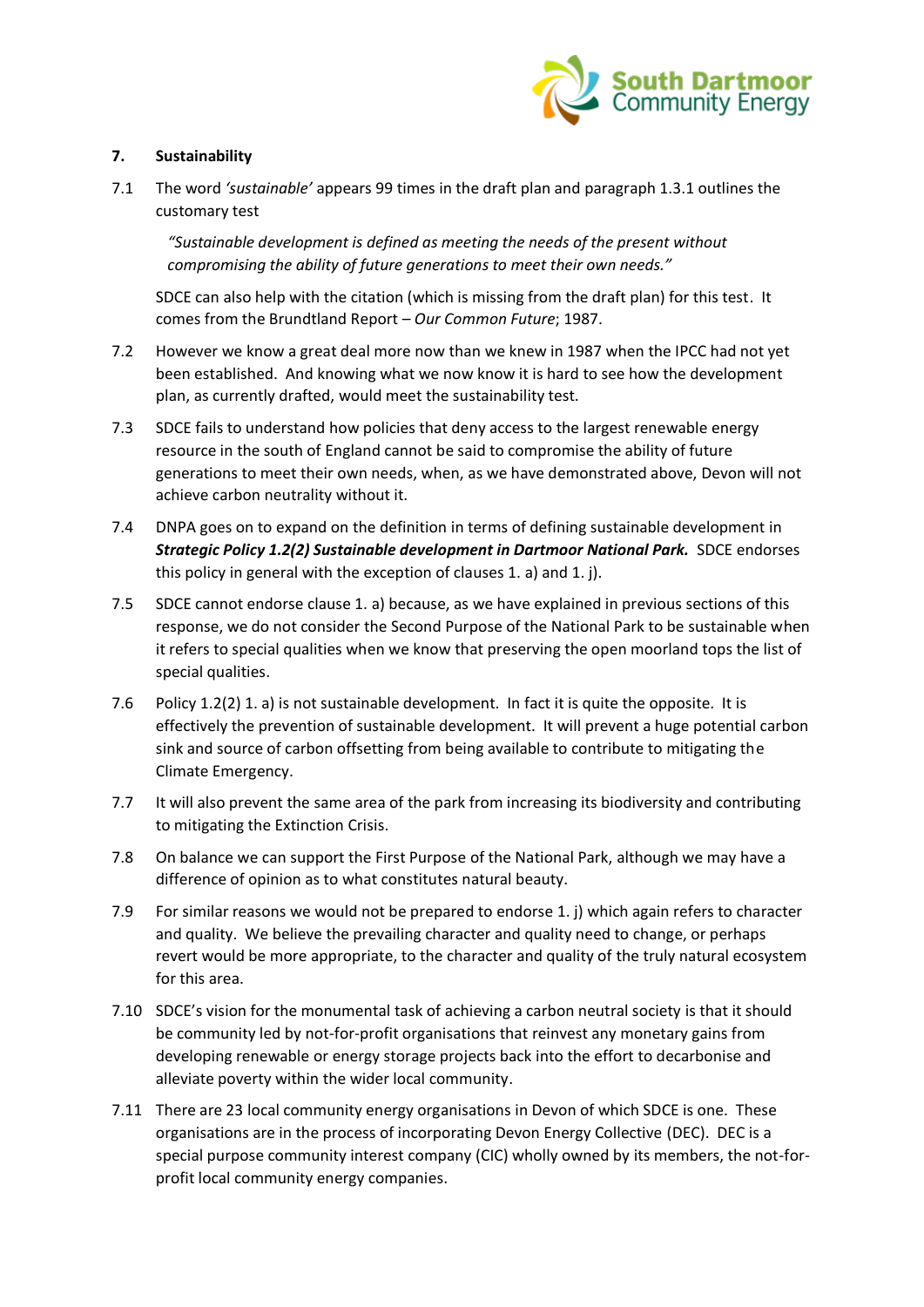

- 7.12 The purpose of DEC is to raise finance and develop projects that are beyond the reach of the smaller local companies. Like its members DEC is also a not-for-profit company, so any profits resulting from its activity will not leave the local area but will be reinvested locally.
- 7.13 Projects like the development of the RE potential of Dartmoor and ploughing any profits back into retrofitting the housing stock, carbon sequestration, biodiversity and alleviating fuel poverty in the wider Dartmoor area is precisely what the founders had in mind when they initiated the formation of DEC in 2018.
- 7.14 We believe that, if this vision comes to pass, it would deserve the accolade that:

*"Dartmoor is an exemplar of carbon reduction and climate change adaptation through carbon storage, energy efficiency, decarbonising products, and the production of renewable energy and heat."*

It would be an initiative that could be repeated in other parts of the county and would undoubtedly encourage other communities beyond Devon follow the example.

7.15 This is surely the model for sustainable development in the  $21<sup>st</sup>$  Century.

# **8. Wider implications**

- 8.1 There is no reason to continue to rely upon the technology of the early industrial revolution which was based on harnessing the energy liberated from combustion. Combustion technology is essentially the controlled oxidation of the fossilised remains of former life on earth.
- 8.2 The primordial atmosphere of our planet Earth 4.5bn years ago did not contain free oxygen. It consisted principally of carbon dioxide with traces of other gases such as methane and ammonia. Nitrogen, being inert, started to accumulate in the atmosphere as a result of volcanic activity caused by continents colliding, what we now call plate tectonics.
- 8.3 Somewhere between 2.8bn and 2.7bn years ago primitive cyanobacteria started to produce oxygen as a by-product of photosynthesis. Oxygen became resident in the atmosphere some 2.45bn years ago, but it was another billion years before concentrations were sufficient to enable animals to evolve.
- 8.4 Since then, although nitrogen to oxygen ratios have fluctuated they have done so within a relatively narrow range. The oxygen concentration is probably maintained by the interaction between photosynthesising lifeforms, bacteria and plants, that produce oxygen from  $CO<sub>2</sub>$  and animals and other lifeforms that use up oxygen in respiration to regenerate  $CO<sub>2</sub>$ .
- 8.5 For 60% of the history of our planet life on Earth has been systematically removing  $CO<sub>2</sub>$  from the atmosphere and trapping it underground in various forms. For some 500m years the bodies of phytoplankton and zooplankton sank to the ancient ocean floor, were buried under sediment and under the action of heat their remains turned into oil or gas. About 300m years ago a similar process started to occur, where the remains of terrestrial plants mostly mosses and ferns became trapped under sediment and again under the influence of temperature and pressure formed a carboniferous rock – coal. In tropical seas about 100m years ago microscopic marine algae called coccoliths developed shells made of calcite. When they died and sank to the ocean floor their remains gave rise to the chalk and limestone layers of sedimentary rock.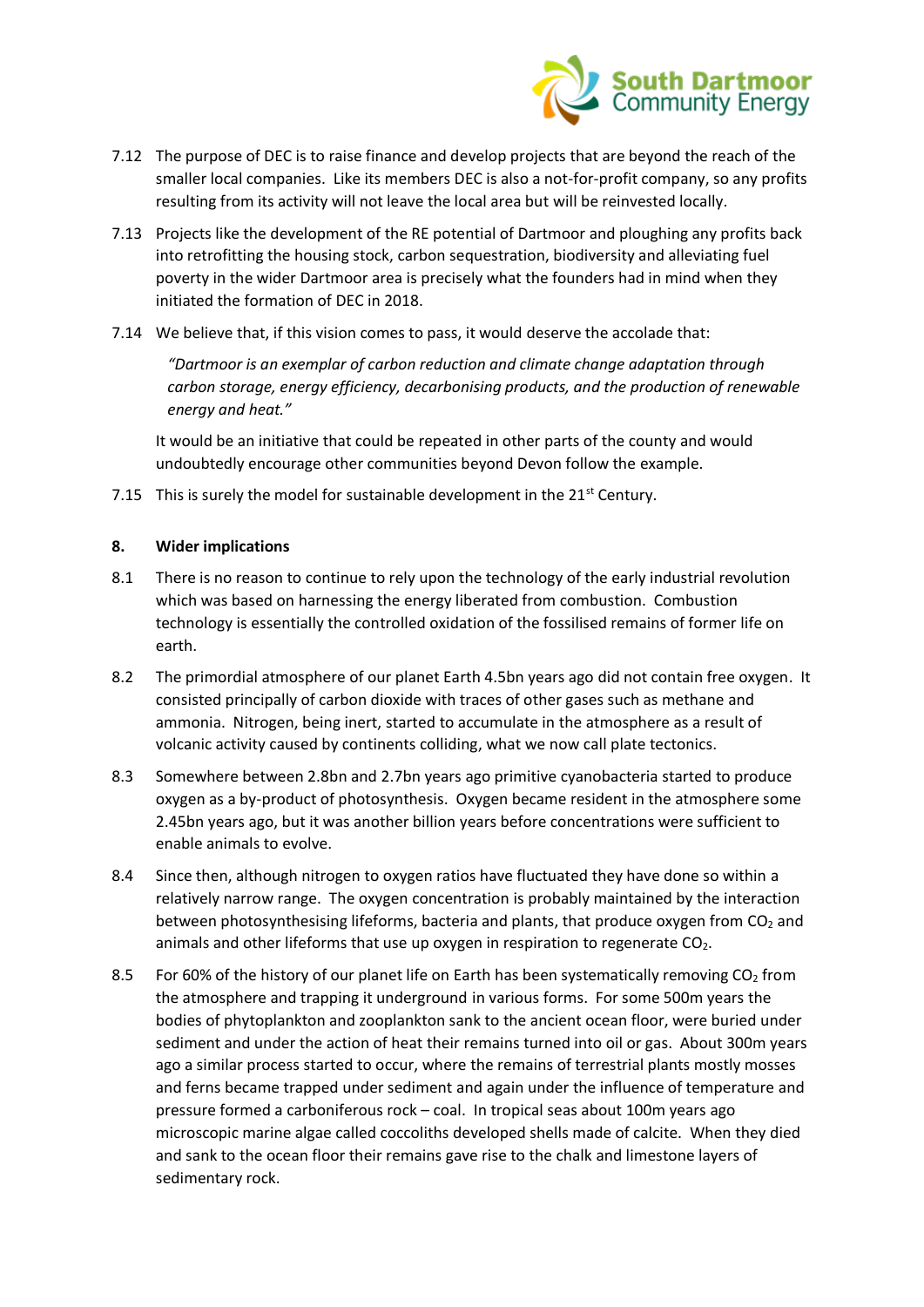

- 8.6 We know that for the past 800,000 years the  $CO<sub>2</sub>$  concentration in the atmosphere has varied between 180 parts per million (ppm) during glacial periods to 280ppm during the warmer interglacials. A peak concentration of 300ppm occurred once some 340m years ago.<sup>16</sup>
- 8.7 The concentration now is 408.55 $ppm^{17}$ , almost 50% higher than it was in 1760.
- 8.8 We have achieved this 50% increase in just 259 years since the start of the industrial revolution, an infinitesimally short period on the geological timeframe.
- 8.9 We have done this by systematically mining these ancient deposits to extract energy, in the case of the fossil fuels, or cement from the fossil limestone. Either way the result is that  $CO<sub>2</sub>$ that was locked up over the course of hundreds of millions of years is being released into the atmosphere.
- 8.10 These emissions are still rising steadily at 2.5ppm/annum and unfortunately there is no evidence of any levelling off let alone decrease.
- 8.11 Nevertheless SDCE's view is that a zero carbon world is achievable but it requires a radical change of mind-set and practice. We as a species need to evolve beyond fire, the primary tool of primitive man. We need to consign combustion technologies to the history books.
- 8.12 Whether it is the steam engine, internal combustion engines, gas turbines or jet engines combustion is always inefficient, only partially converting the energy available in the fuel to useful work. With diesel and petrol engines it is 20 – 35%, jets 50% and CCGTs peak at 62%. This means that some 40% or more of the energy in the fossil fuel is wasted and converted into heat in the atmosphere.
- 8.13 Combustion plant generate volatile waste products, pollutants, not just  $CO<sub>2</sub>$  but carbon monoxide, sulphur dioxide, nitrogen oxides, unburnt hydrocarbons, particulate matter and dioxins. This potentially lethal cocktail will inevitably be released into the atmosphere.
- 8.14 We need to stop the burning, whether it is burning fossil fuels or burning forests and moorland.
- 8.15 We have the technology to do that. Wind power, hydro power and photovoltaics to create electricity, batteries and other emerging technologies to store it and heat pumps to take some of that power and convert it efficiently for space and water heating are all examples of technologies that do not consume oxygen and release  $CO<sub>2</sub>$ .
- 8.16 They are benign technologies that more closely resemble the mechanical and electrical processes that nature itself has developed to produce living systems.
- 8.17 SDCE would advocate that there should be policies in the DNP Development Plan which infer a presumption in favour of developments which incorporate these technologies to mitigate  $CO<sub>2</sub>$ production.
- 8.18 We believe that only when we achieve the deployment of these technologies across the board and exhibit combustion devices exclusively as curiosities in museums can we truly say that we are on a path to sustainability.

<sup>&</sup>lt;sup>16</sup> Climate Change: Atmospheric Carbon Dioxide; NOAA; Rebecca Lindsay; 19 September 2019

<sup>17</sup> Mauna Loa Observatory, Hawaii (Scripps); Preliminary data released 7 October 2019